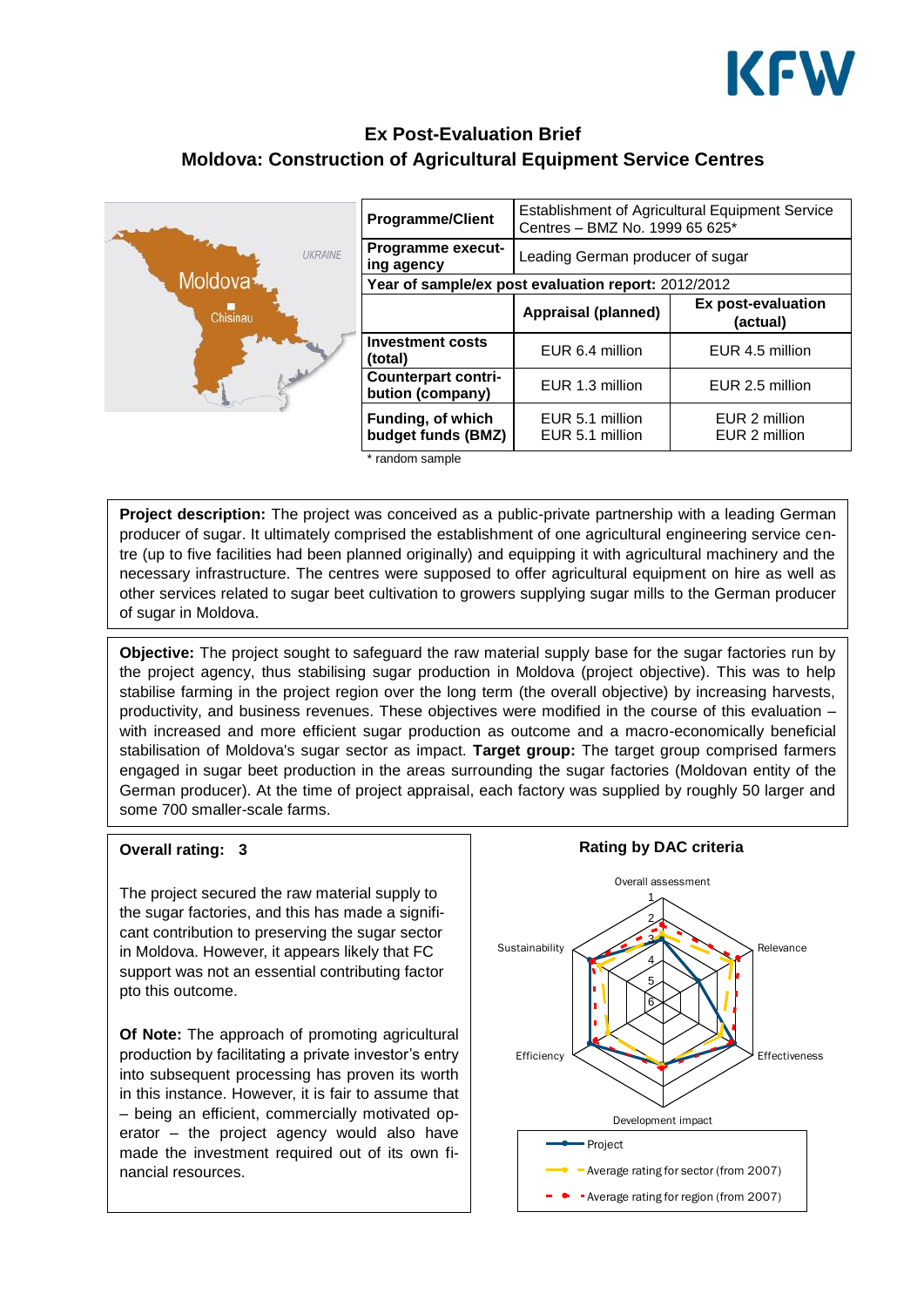## **EVALUATION SUMMARY**

**Overall rating:** The project has been awarded good ratings for effectiveness, efficiency and sustainability. This is due not least to the project agency, the leading German producer of sugar, a commercially motivated company which takes a long-term view. However, FC participation did not in itself have any incentivising effect, since the German corporation had already completed its investment in Moldovan sugar factories by the time of initial project planning. Greater relevance could perhaps have been achieved if the project had been designed more broadly - including also measures that were not in the project agency's direct interest (e.g. extension services for the cultivation of other crops as part of the crop rotation cycle). Had FC support explicitly addressed such incentives, a better rating could have been awarded. **Rating: 3**

**Relevance:** Until 1991, the then Soviet Republic of Moldova served as a supplier of food and other agricultural products to Soviet industrial centres. In the decade following the Soviet Union's collapse, Moldovan agriculture experienced a significant decline in the production of capital-intensive crops and their processing. In the case of sugar, the country's production decreased from 250,000 t.p.a. in Soviet times to less than 125,000 t.p.a. This was due to fragmented growing areas, outdated agricultural equipment and technology, the widespread lack of expertise in the newly established small farming units, which led to a shift towards growing less demanding crops. Maintaining sugar production in the country with the help of a private project agency seems a sensible approach, also in retrospect. The aim was to avoid the alternative scenario – a general collapse in production as experienced by the Moldovan livestock sector, with its associated impact on GDP, exports, and employment, including the effect on value added downstream. The involvement of the German sugar producer in Moldova provided an opportunity to stabilise the sugar sector. Sugar beet production in Moldova could be increased by virtue of providing targeted support to growers in the form of farming equipment and technology as well as extension services – partly financed by FC funds. Thus, the sugar factories' raw material supply base could be maintained. Even today, total sugar production (on average approx. 115,000 t.p.a) is still well short of Soviet era levels. However, a competitive sugar sector has developed with good prospects for the future, both in terms of sugar production and beet growing. From today's perspective, the approach of using sugar beet production to stabilise the farming sector as a whole seems to be logical and opportune in principle. On the one hand, there was a reliable buyer available for sugar beet once the German sugar corporation had entered the market. On the other hand, habitually cash-starved farmers benefited from the traditional model of prefinancing beet cultivation. Hence from the growers' perspective, this approach - targeted support for sugar beet cultivation - reduced risk levels and improved their liquidity. However, it cannot be ruled out that focusing on – comparatively capital-intensive and sophisticated sugar beet production accelerated the decline of low-technology-based smallscale farming (see below). When assessing this project, attention needs to be drawn towards two specific points as sugar beet growing is comparatively demanding and capital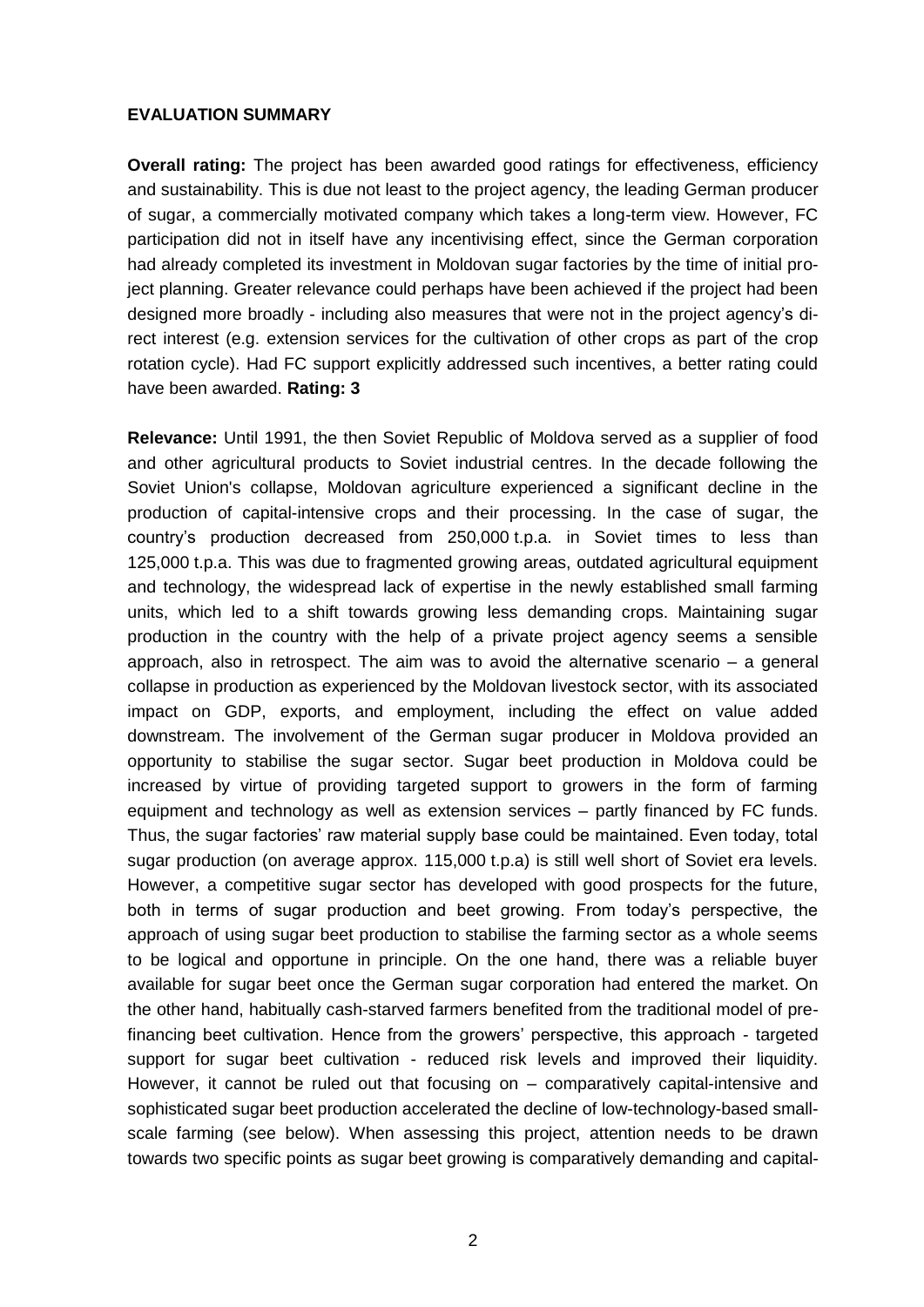intensive. Essentially, its suitability as a crop for small-scale farming is limited at best. Growing sugar beet profitably and achieving adequate, high-quality yields requires modern farming technology, a targeted crop protection regime (with pesticides etc.) and sufficient expertise. Against this background, the envisaged stabilisation of sugar production went hand-in-hand with a fundamental structural change for the growers. At project appraisal, several thousand growers were growing sugar beet for the factories of the German producer; most of those were small farms (up to 1.5 ha), largely operating manually. By contrast, sugar beet cultivation in the project area is now limited to about 120 larger, mechanised growers. One reason for this trend is many smallholders' limited capacity to cope with losses suffered in drought years, which caused many farmers to give up. In summary, stabilising the farming industry - as targeted at project appraisal (and since achieved) - is not synonymous with maintaining the fragmented structure that predominated previously.

At the time of project appraisal, the German producer had already been involved in the sugar factories in Moldova for two years. Hence the FC contribution cannot be credited with providing an entry incentive for the German corporation to the Moldovan market. In any case, the German corporation was forced to address the challenge of raw material supply itself, due to investments already made in those factories. The project, which was partially financed by FC funds, largely achieved the objectives set; but it seems that the German corporation had the necessary financial resources to finance the service centre independently. Hence there is a need to differentiate between the relevance of the project and the relevance of the FC contribution. Sub-Rating: 4

**Effectiveness:** Project results of the demonstrate the adopted approach's suitability – providing agricultural services through a private project executing agency - for encouraging growers to modernise, as well as for improving their efficiency and hence their economic stability. In this context, one key factor was the in-depth extension service provided, of which all contract growers to the German producer benefited. Original outcome indicators were only partially achieved, to which the following factors have to be considered:

- 1. Campaign duration (the sugar factories' operating days per year during the harvest period): the target of 80 days was not achieved, especially during drought years. However, the target set is very ambitious. Rather, the increase of the German corporation's annual sugar production by around 25% during the period under consideration as well as its operational profitability indicate that  $-$  in essence  $-$  the intended outcome (an adequate level of capacity utilisation at the sugar factories) has been achieved.
- 2. Area under cultivation: actual figures fell significantly short of the 40,000 ha target (area covered by the producer's contracts). The initial value of 21,000 ha (at project appraisal) has dropped to 14,500 ha (2012 estimate). However, using the area under cultivation as an objective indicator fails to take into account neither the harvested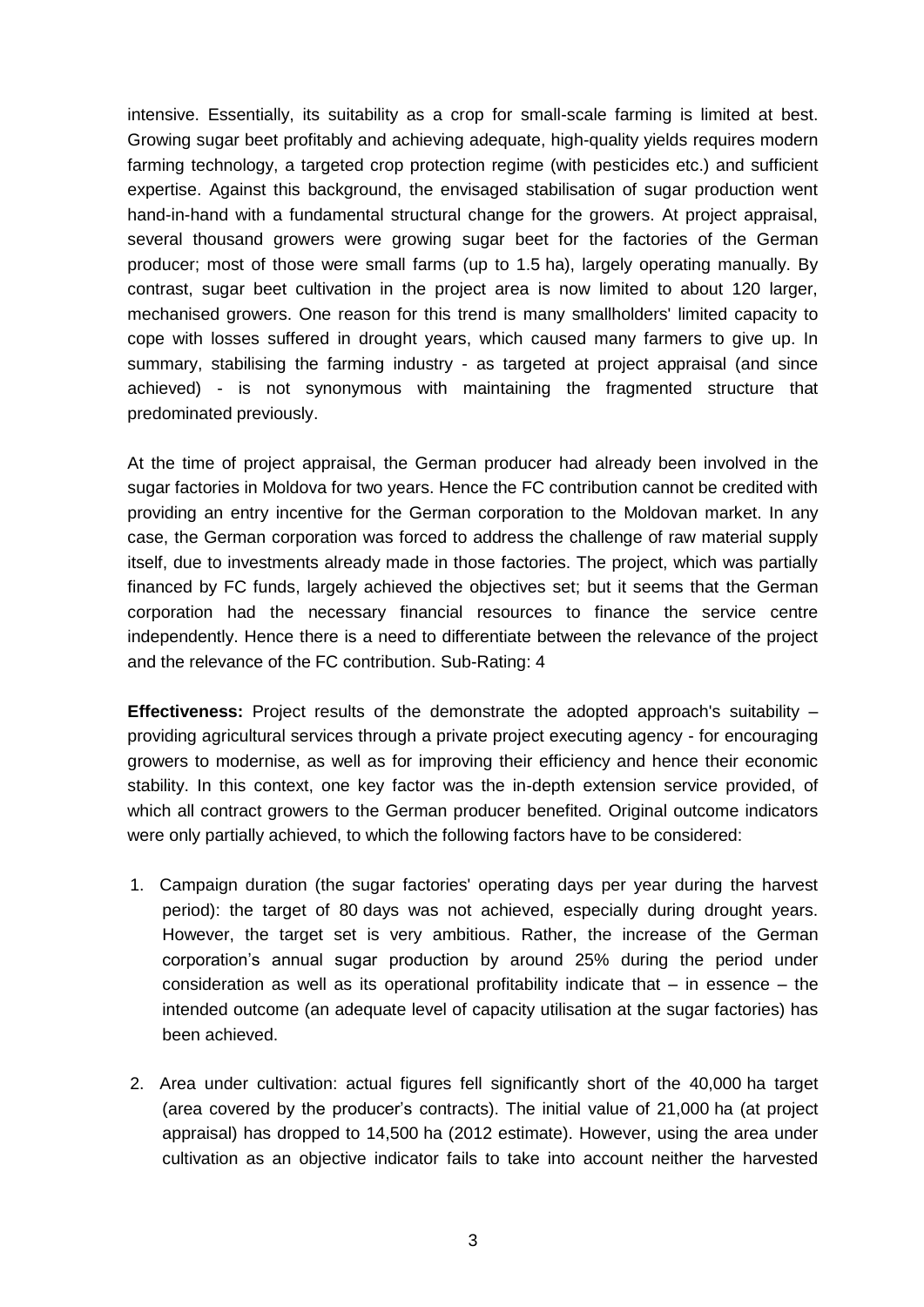sugar beets' quality (sugar content) nor productivity measured by yield per hectare. This is highlighted by the declining area under cultivation on the one hand, in combined with increased sugar production on the other (n.b: only domestically grown sugar beet is processed).

In assessing the project's outcome, the project objective indicators selected at project appraisal have to be viewed critically (sugar factory campaign duration, area under cultivation, and productivity levels expressed in yield per ha). Ultimately, the production of an adequate sugar volume from locally grown beet (a prerequisite for the continuing viability of the sugar industry as buyer) and improved productivity are key elements of the project's sustainable success- -Productivity needs to be considered in terms of comparison with the national average. For the purposes of this evaluation, the following indicators were defined as suitable alternatives: utilisation degree of factories (showing a production increase of 25% since the beginning of the project); the level of cost recovery achieved by the service centres (achieved); and the yields achieved on the areas under cultivation by the contract growers of the German producer of sugar (which are around 15% above the national average). The rating for effectiveness has been awarded on this basis. Sub-Rating: 2

**Efficiency:** Full cost recovery has been achieved in running the service centre. This indicates several points: the service centre has been well equipped in terms of a) range and type of machinery, b) efficient allocation among farmers and c) appropriate maintenance of the equipment procured. The involvement of the German corporatio as experienced operator and with close knowledge of the market has paid off. Other options for achieving the project objectives more efficiently are not evident (production efficiency).

Viewed in absolute terms, the funds deployed for setting up the service centre (EUR 4.5 million)appear entirely appropriate, measured against the total sugar production volume at world market prices (USD 55 million in 2011) and the proportion of GDP originating from sugar production (0.7%). However, if examined in terms of the additional impact achieved by the FC contribution, the project's efficiency can be viewed quite critically (see respective comments under "relevance"). Sub-Rating: 2

**Overarching developmental impact:** Attainment of the overall developmental objective is closely linked with the findings highlighted earlier on under "relevance". The original overall objective was defined as "stabilising agricultural enterprises by increasing harvests, productivity and revenue in the project region". This can be considered to have been achieved at industry level, but not at the level of individual farms. An extremely fragmented agricultural structure mostly composed of small-scale farms arose as a consequence of land reform was and Transformation into a larger-scale, increasingly mechanised form of agriculture seems almost inevitable in retrospect and follows the wider pattern of modern agricultural development in industrialised countries. In the end the very smallest farms - not least because of the recurring years of drought - proved too fragile in economic terms. In recognition of those facts, the overall objective was modified *ex-post*: the intervention was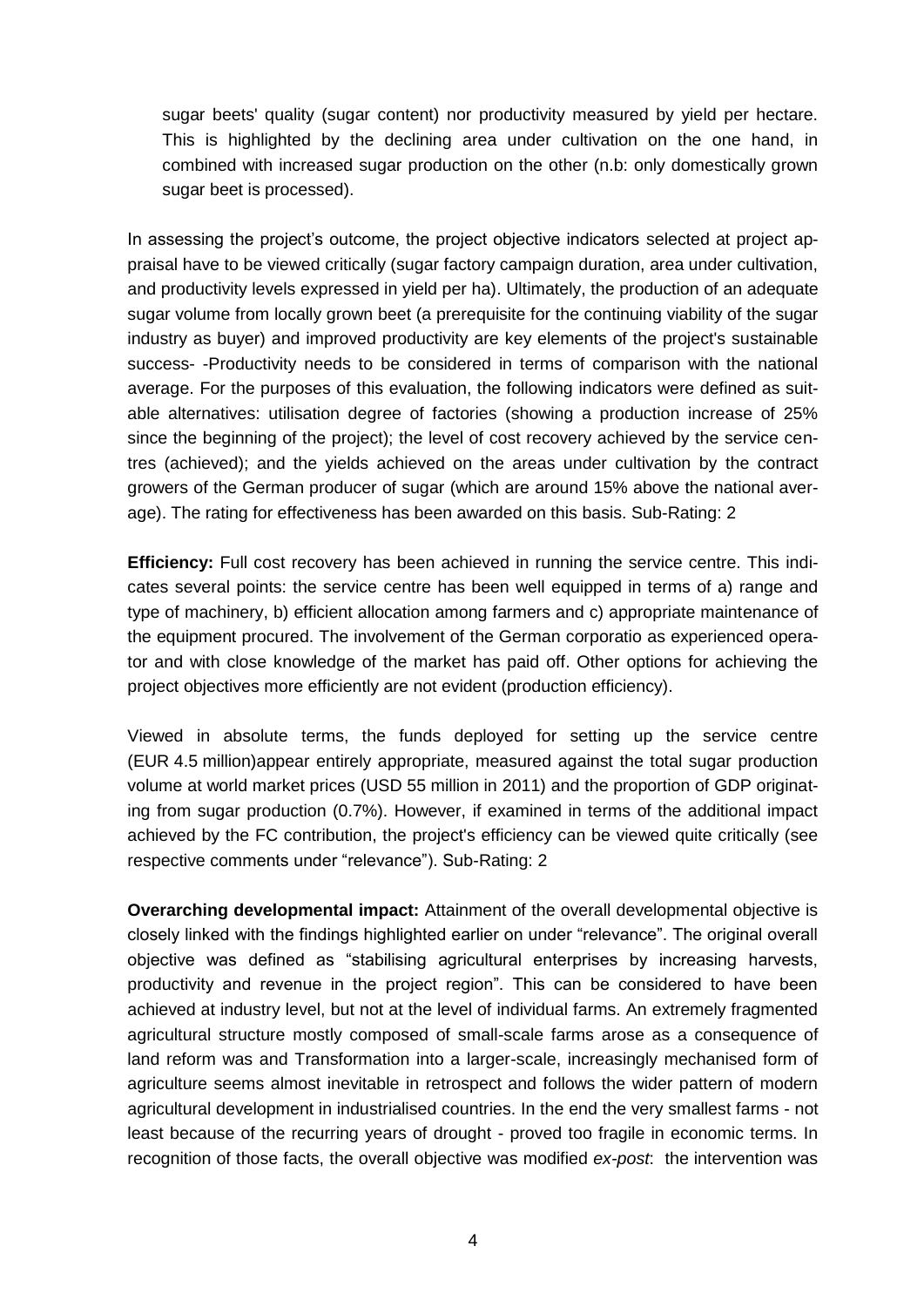not suited (and probably neither able nor intended) to stabilise "farming" at individual enterprise level. For the purpose of this evaluation, the overall objective is defined as "to contribute to the stabilisation of the Moldovan sugar sector and to ensuing respective benefits to GDP and exports". Through increased domestic sugar beet production, this positive contribution has been achieved.

The situation that would most likely have occurred in the absence of the service centres can be used as reference in assessing the developmental impact. It is plausible to assume that if the centres had not been established the growers would have developed at a significantly slower rate without the service centres: over the medium term, it may not have become impossible to operate the sugar factories profitably, due to inadequate raw material supplies. Ultimately there would have been a serious risk of the sugar factories closing down completely. This would have led to another major slump in domestic sugar production and consequently to substantial job losses in the factories as well as possibly at growers' level. Adverse effects would have arisen at macro-economic level, primarily in the form of a further decline in exports and in domestic production.

We consider the modified overall objective (contributing to stabilising the Moldovan sugar sector and to beneficial effects on GDP and exports) to have been achieved. It should be noted here that (1) whilst GDP has increased significantly, the sugar sector's contribution to the GDP now stands at 0.7%, compared to 1.7% at the start of the project; (2) no sugar exports have taken place since 2009 - the total volume produced has been used to serve domestic demand. The growers' competitiveness was improved, with a stabilising effect on the production of other crops grown in rotation. Moreover, this model - entry by a private investor into the downstream processing, providing support for supplying agricultural enterprises - could prove a model for other areas of Moldovan agriculture.

There is no reliable basis on which to gauge the project's employment impact, as the direct effects of service centre operations (up to 30 employees) and of safeguarding employment in the sugar factories (approx. 250 employees) on the one hand must be set against the effects of structural change on agricultural businesses. Those effects are difficult to quantify, but may well have caused a marked decrease in agricultural employment as a consequence of mechanisation.

The project's consistent focus on sugar production is open to criticism in one more respect. For the purpose of stabilising the large numbers of small-scale growers, it would have been appropriate to promote the cultivation of other, less demanding and capital-intensive crops. It cannot be ruled out that the project accelerated structural changes in the growing sector, which may have reduced the time available for the affected population to adjust. Sub-Rating: 3

**Sustainability:** By progressively supporting sugar beet production over the last ten years, the service centre has largely fulfilled its purpose. The agricultural machinery is being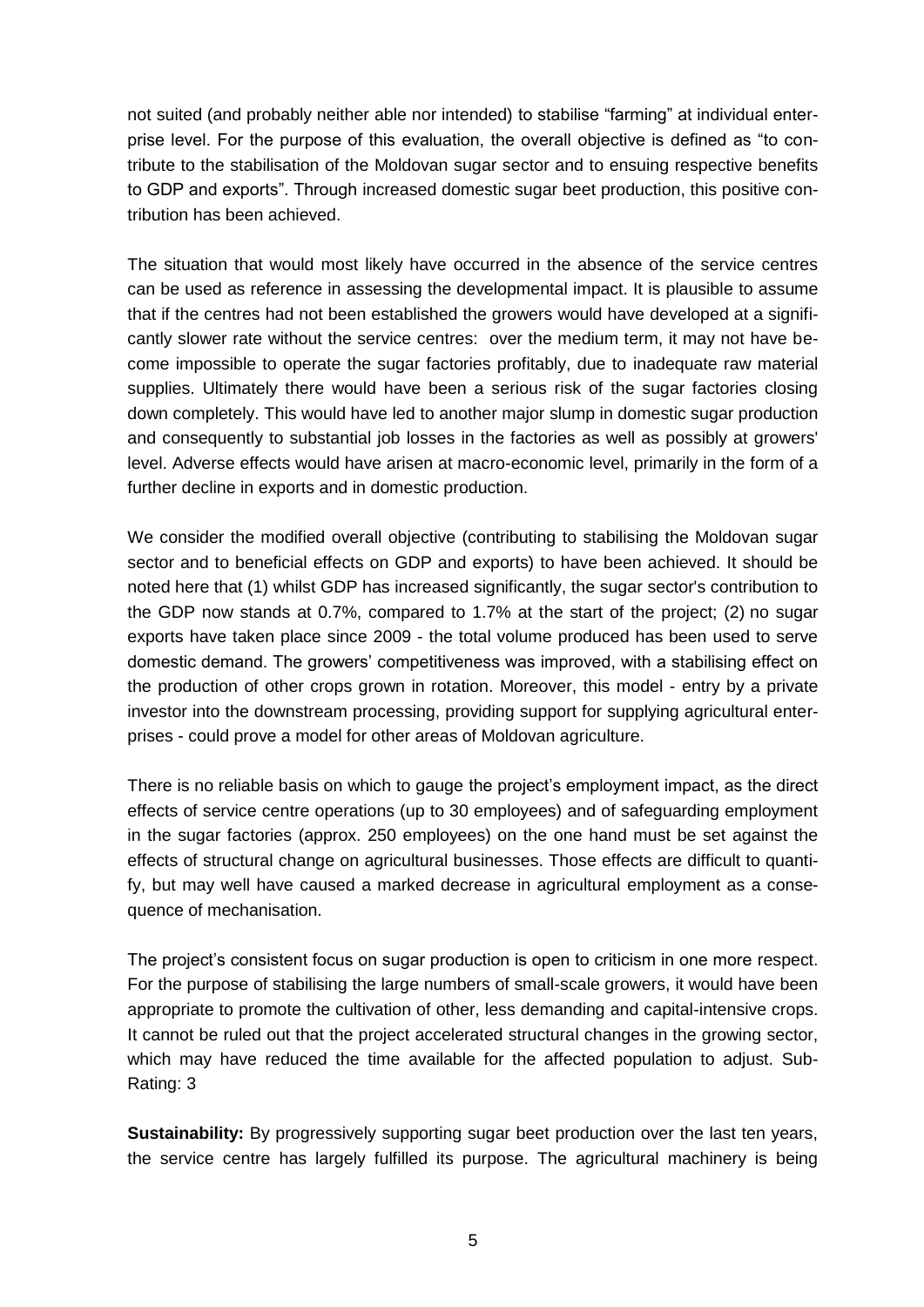gradually sold off to growers whose economic capabilities have increased. By now, equipment is only hired out to a limited extent, and the remaining machinery is primarily used by the German corporation's Agro division in Moldova for its own operations. Many growers are no longer dependent on the services provided by the service centre, as they have since been able to invest in their own agricultural equipment.

The sustainability of this project is demonstrated by the higher production levels attained by the German producer's plants in Moldova, which continues to be achieved even after the project has been closed down, with the service centre partially winding up. The growers' harvest volumes are still sufficient to ensure the sugar factories adequate capacity utilisation at a profitable level.

Hence the sustainability of these measures is evident. However, this is based on the precondition that climatic conditions for growing sugar beet (esp. the frequency of droughts) do not deteriorate further. Sub-Rating: 2